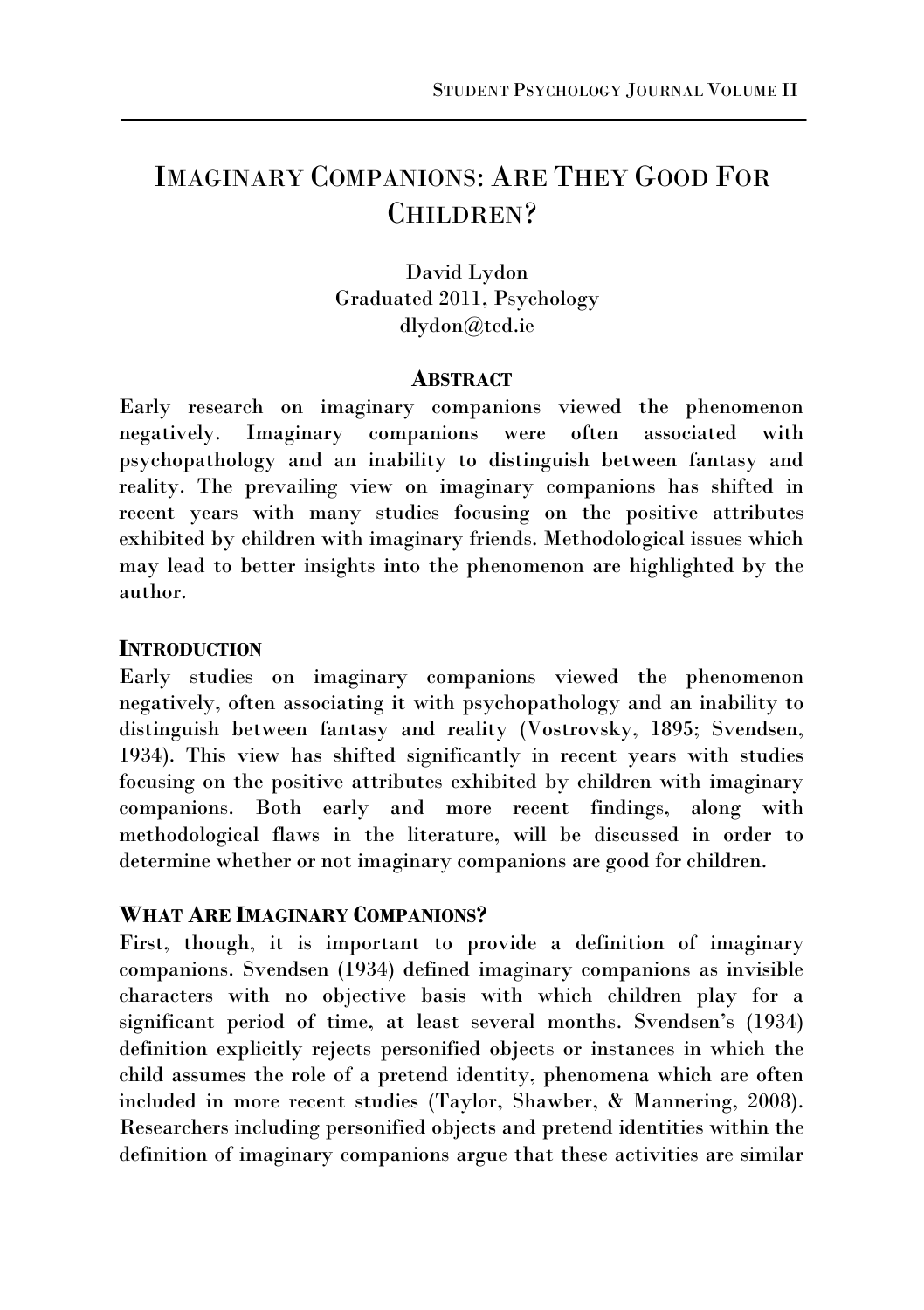to those involved in creating and playing with an imaginary companion in that they involve role play (Harris, 2000). Support for this extended definition comes from the finding that children with invisible companions, personified objects, and pretend identities share similar abilities and personality characteristics that distinguish them from children without these forms of imaginary companions (Taylor, 1999).

Further support for the inclusion of personified objects within the definition of imaginary companions is the, perhaps surprising, finding that there is often no less imagination involved in the experience of playing with a personified object than with an invisible friend (Walton, 1990). The personified object's appearance to the child may have little objective basis as is clear from a study by Benson and Pryor (1973) in which a participant, showing her childhood personified object to the experimenters, reacted as if she had never before seen the object for what it was before stating "I never realised how tattered it was" (p.460). Whether the same can be said for pretend identities is difficult to determine as very little has been written about this phenomenon (Taylor, 1999). This essay will consider findings relating to imaginary companions that include both invisible friends and personified objects as often they are not separated. However, the author encourages a separation of these phenomena in future research following the finding by Gleason, Sebanc and Hartup (2000) that children form egalitarian relationships with invisible friends whereas relationships with personified objects resemble parent-child relationships to a greater extent and a more recent finding revealing distinctions in social development between children with invisible friends and personified objects (Gleason, 2004), findings which suggest that both phenomena may be carrying out different functions.

## **EARLY CONCERNS OVER THE PHENOMENON**

Early research on imaginary companions exhibited concern over children's ability to distinguish between fantasy and reality (Vostrovsky, 1895). Researchers working in the early 1930s expressed concern that children with imaginary companions might be at risk for psychopathology (Singer & Singer, 1990). Thus, a negative view of imaginary companions and the children who create them pervaded early research. In order to establish whether or not imaginary companions are good for children, the evidence for the association between imaginary companions and the inability to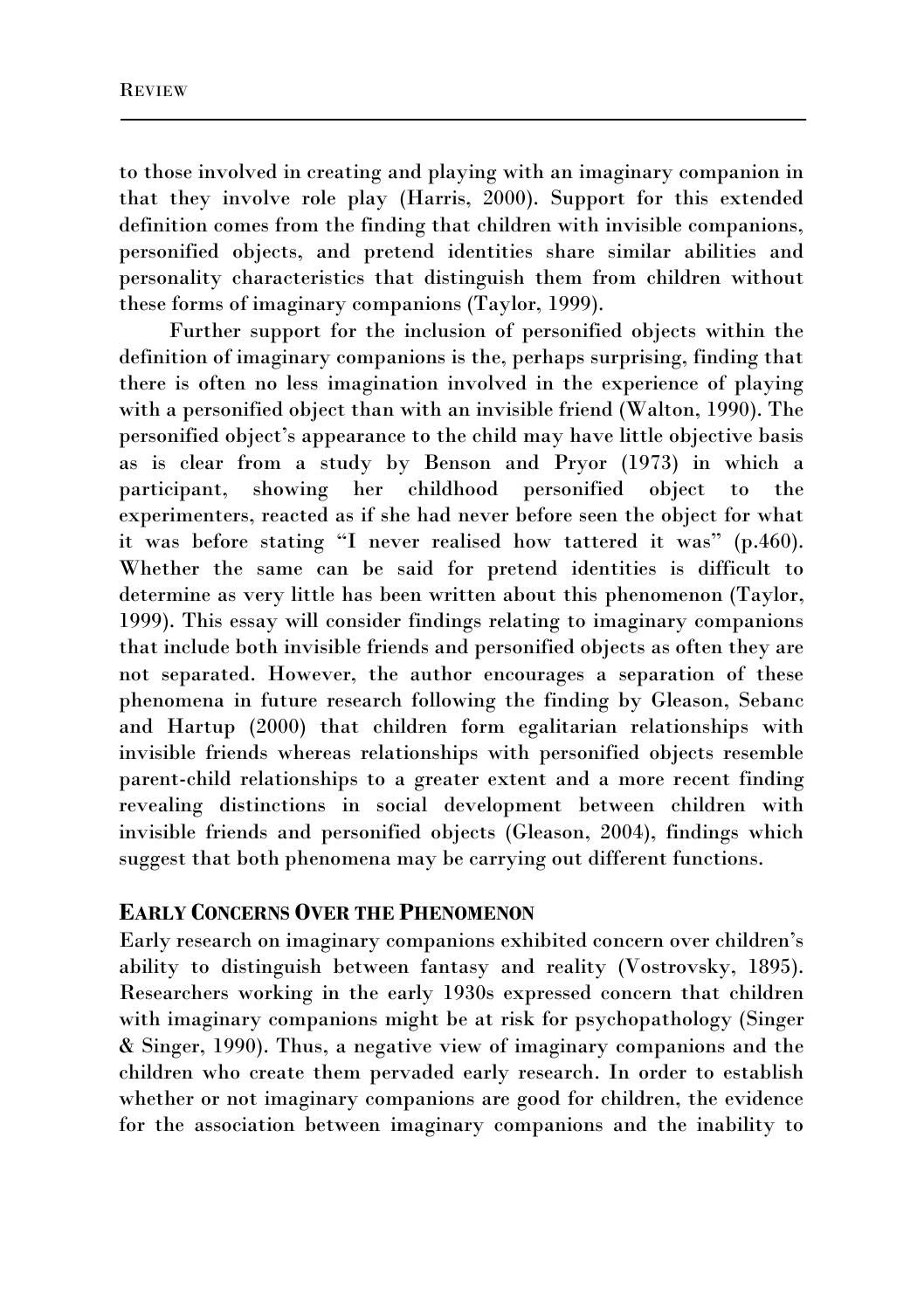distinguish fantasy from reality, as well as the risk for psychopathology, will be explored.

## **DISTINGUISHING BETWEEN FANTASY AND REALITY**

Norsworthy and Whitley (1918) stated that the creation of an imaginary companion is the result of confusion between fantasy and reality. This suggested inability to distinguish between fantasy and reality, Taylor (1999) suggests, is at the base of parents' concern over the presence of an imaginary companion. Children are quite adept at distinguishing between fantasy and reality. Children as young as three-years old perform well when asked to classify a variety of objects as real or pretend (Bourchier  $\&$ Davis, 2000). Three-year olds also understand that knowledge reflects reality more accurately than imagination (Golomb & Galasso, 1995). There are a number of reasons that it is believed that children with imaginary companions have more trouble distinguishing fantasy from reality than children without imaginary companions. The emotional involvement of children with their imaginary companions and the fact that sometimes children with imaginary companions report not having control over their companions are two main findings present in the literature which potentially illustrate children with imaginary companions have difficulty distinguishing between fantasy and reality.

 Children can become emotionally involved in pretend play and can even become afraid by that which is not real (Bourchier & Davis, 2000; DiLalla & Watson, 1988). This has led researchers to believe that children experience confusion between fantasy and reality. However, adults also experience intense emotions during pretense. For example, Walton (1990) analyzed the emotional reactions of adults to films and found that, although adults experience real emotions towards the pretense of films, they do not lose their understanding of the distinction between fantasy and reality. Thus, children's emotional responses to their imaginary companions are not proof that they are confusing reality and fantasy, their reactions may be similar to that of an adult's emotional response to a film (Lillard, 1994).

Children's beliefs that their imaginary companions act autonomously and that they have little control over them is an interesting phenomenon. Approximately one third of children in a study by Taylor, Carlson, and Shawber (2007) described their imaginary companions as disobedient or unpredictable. Taylor (1999) provides other examples of children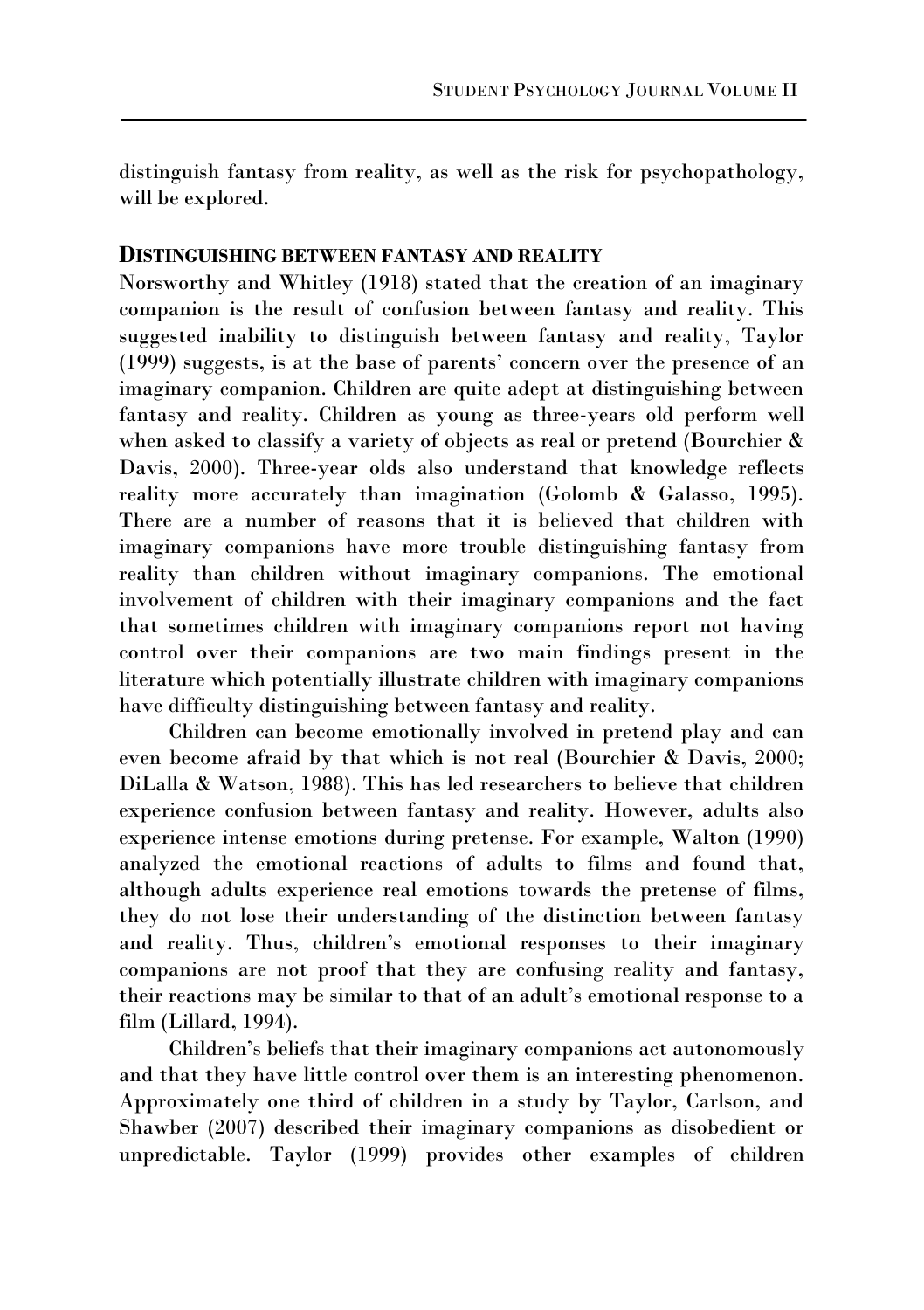describing unruly imaginary companions who talked too loudly, would not share, and would not do as they were told. This could be taken as evidence that children believe their imaginary friends are real. However, a line of research involving writers and the characters they create allow for a different explanation.

Watkins (1990) provides examples, using autobiographical accounts of famous writers such as Enid Blyton and Henry James, of writers experiencing their characters as having minds of their own. Enid Blyton, for example, wrote, in reference to her characters that she doesn't "know what anyone is going to say or do. I don't know what is going to happen" (Stoney, 1974, p.206). Watkins suggests that writers experience their characters as autonomous and Taylor (1999) relates this to the child's experience of a seemingly autonomous imaginary companion. We do not view writers who experience their characters as autonomous as unable to distinguish between fantasy and reality and, thus, the argument that children's experience of loss of control over their imaginary companions illustrates a confusion between fantasy and reality is problematic.

 Thus, although children with imaginary companions engage in behaviours which may lead to the belief that they have trouble distinguishing between fantasy and reality, engagement in these behaviours is not evidence for children's inability to distinguish between fantasy and reality. Other researchers have noted that during interviews with children who have imaginary companions, children often stress that their imaginary companion is "just pretend, you know" (Taylor, 1999, p.112). A study by (Taylor, Cartwright, & Carlson, 1993) found that, overall, children with imaginary companions appear to appreciate the fantasy status of their imaginary companions.

 Thus, there is little evidence for the negative views of imaginary companions arising from the belief that they are associated with children's inability to distinguish between fantasy and reality. Indeed, it is suggested that being adept at fantasy may aid children to master the relationship between mental life and reality (Taylor, 1999; Flavell, Flavell & Green, 1987), suggesting that imaginary companions may positively contribute to development.

#### **IMAGINARY COMPANIONS AND PSYCHOPATHOLOGY**

Another belief at the base of the negative views of imaginary companions is that imaginary companions are associated with psychopathology.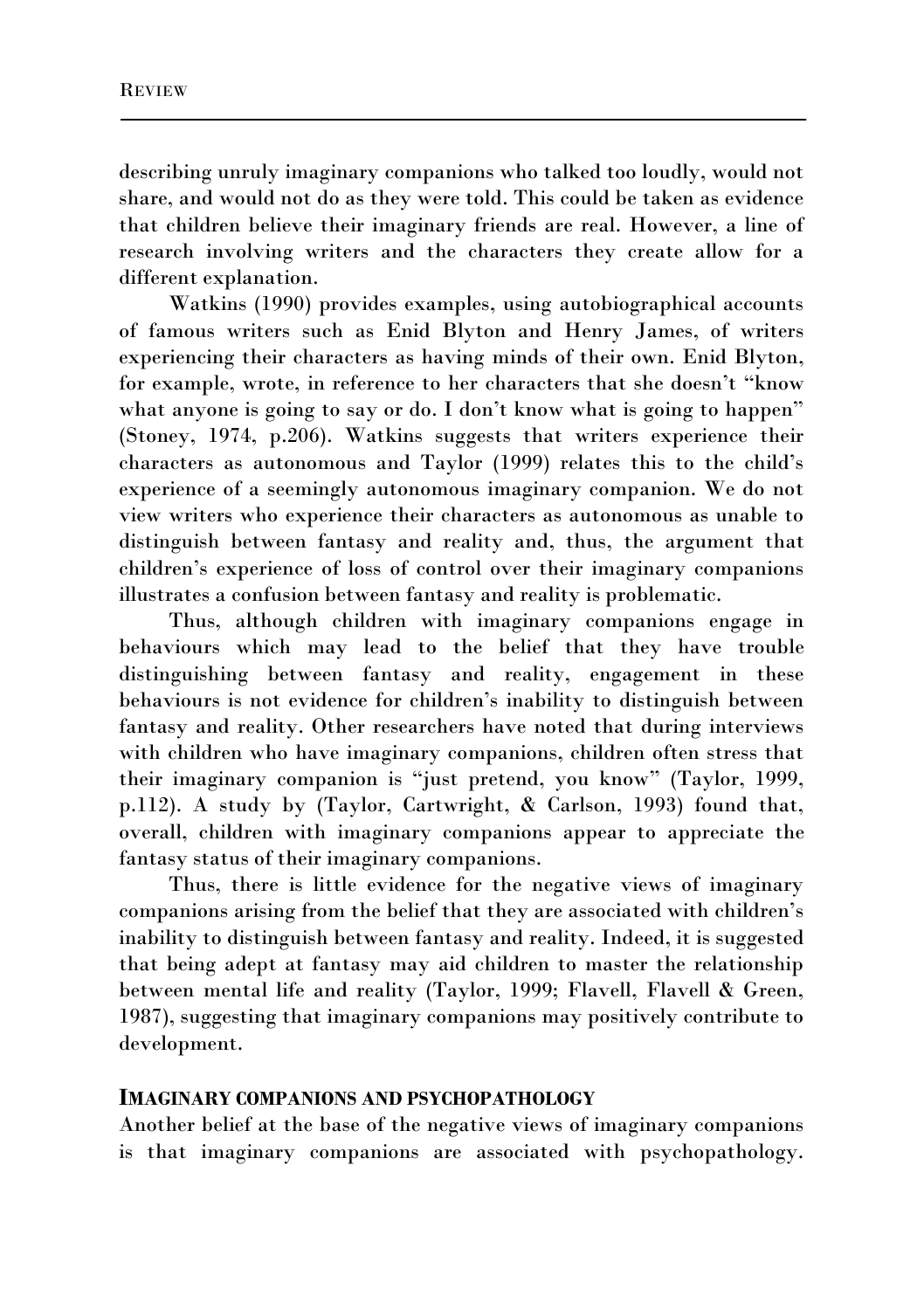Studies focusing on imaginary companions and pathology have focused on dissociative identity disorder (DID). Researchers have noted a high incidence of imaginary companions in individuals with DID (Hornstein & Putnam, 1992). A study involving both boys in treatment for DID and school boys found that less imaginary companions were reported among school boys than those in treatment and that all boys meeting DID criteria reported imaginary companions (Trujillo, Lewis, Yeager & Gidlow, 1996). Indeed, a model of DID development developed by Pica (1999) has imaginary companions at its core.

Pica (1999) proposes three stages in the development of DID. He states that children predisposed to create imaginary companions may develop DID if they experience trauma during a developmental window in early childhood. In the first stage, in which the child experiences trauma, aspects of the traumatic experience are deferred to the imaginary companion. In the second stage, the imaginary companion takes over for the child during times at which the child feels threatened or anxious. In the third stage, imaginary companions that have been filling in during anxious situations transform into distinct personality states and are now termed alter personalities. Thus, for Pica (1999), imaginary companions represent precursors to DID. This theory has certain flaws. For example, its assumption that DID will not develop in the absence of imaginary companions. Also, its focus on imaginary companions as precursors to DID fails to take other variables, such as high frequency of malevolent parenting and the associated chaotic environments (Klein, 1985; Singer & Singer, 1990), into account, variables which largely account for the lack of integration found in DID (Friedberg, 1995). These critiques, and recent evidence from a longitudinal study finding no evidence that having an imaginary companion is an early sign of DID (Taylor, Hulette, & Dishion, 2010), call for a reconceptualisation of the role of imaginary companions in DID and psychopathology in general.

 Rather than being a cause of psychopathology, the creation of imaginary companions has been regarded as a coping response (Friedberg, 1995). Findings from the developmental literature on pretend play suggests processes through which imaginary companions may help in coping with trauma. For example, research has found that children often project their emotions and anxieties onto toy figures (Knell, 1998; Axline, 1969) and imaginative play can provide children with opportunities to play out and assimilate experiences (Piaget, 1962).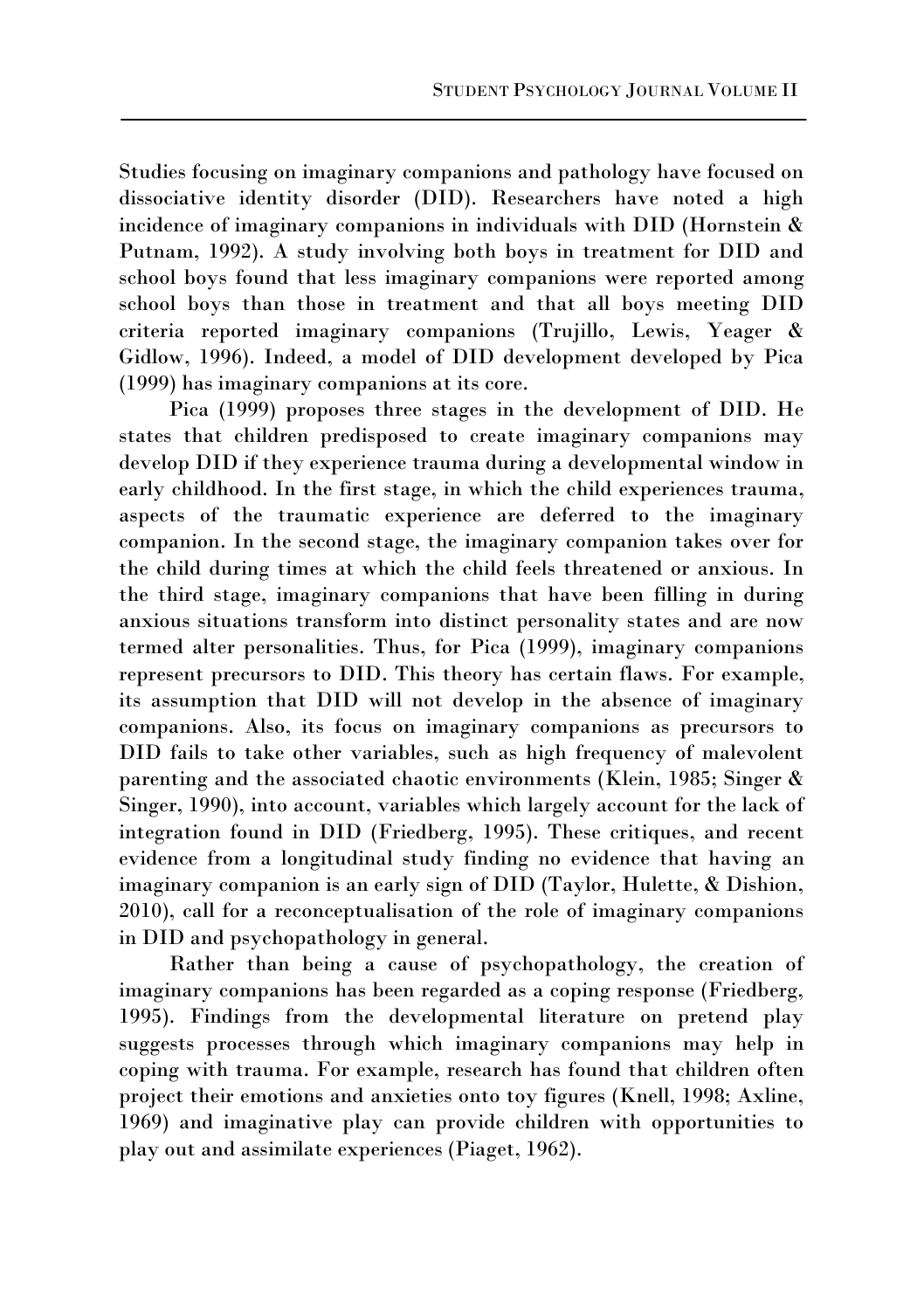Indeed, there are many examples in the literature of imaginary companions buffering children from trauma. For example, Taylor (1999) provides the example of a woman who fondly remembers her imaginary companion helping her cope with her dysfunctional family environment by "giv[ing] [her] her undivided attention as [she] poured out all [her] hurts, all [her] betrayals, all [her] goodness and [her] badness" (p.78). Nagera (1969) presents an example in which a 5-year old girl created an imaginary companion at a time when her parents divorced and her mother was hospitalised for mental illness. Other children in the family responded to the difficult period with sleep disturbances, regression, and school difficulties. The 5-year old girl did not display these symptoms and Nagera (1969) attributes this to the presence of her imaginary companion.

A more recent study (Sadeh, Hen-Gal, & Tikotzky, 2008) assessed the effects of a Huggy-Puppy Intervention (HPI) on children's reactions to war-related stress. The intervention was modelled according to the developmental literature on the benefits of pretence discussed above. The children were given a Huggy-Puppy doll which, the experimenter explained, was sad and scared and that the child is now responsible for caring for the doll. It was thought, following the developmental literature on play, that the children would project their feelings and anxieties onto the doll, to identify with those feelings, and to regulate those emotions while caring for the doll. The authors found that HPI reduced stressrelated symptoms. Also of interest was the finding that the reduction in stress symptoms was associated with the level of adherence to the intervention and the child's attachment to the Huggy-Puppy. Thus, imaginary companions may provide children with a way of coping with traumatic situations or events. In the case of individuals with DID, Singer and Singer (1990) state that it is likely that the creation of an imaginary companion occurred defensively as a result of abuse but, due to a lack of benign parenting, the imaginary companion could never be internalised and so formed a more permanent, alternative self.

### **METHODOLOGICAL ISSUES**

Thus, research with a negative view of imaginary companions has been challenged and, though once the presence of an imaginary companion was believed to illustrate a child's confusion between fantasy and reality and a precursor to psychopathology, it is now suggested that the presence of an imaginary companion is evidence for a nuanced understanding of the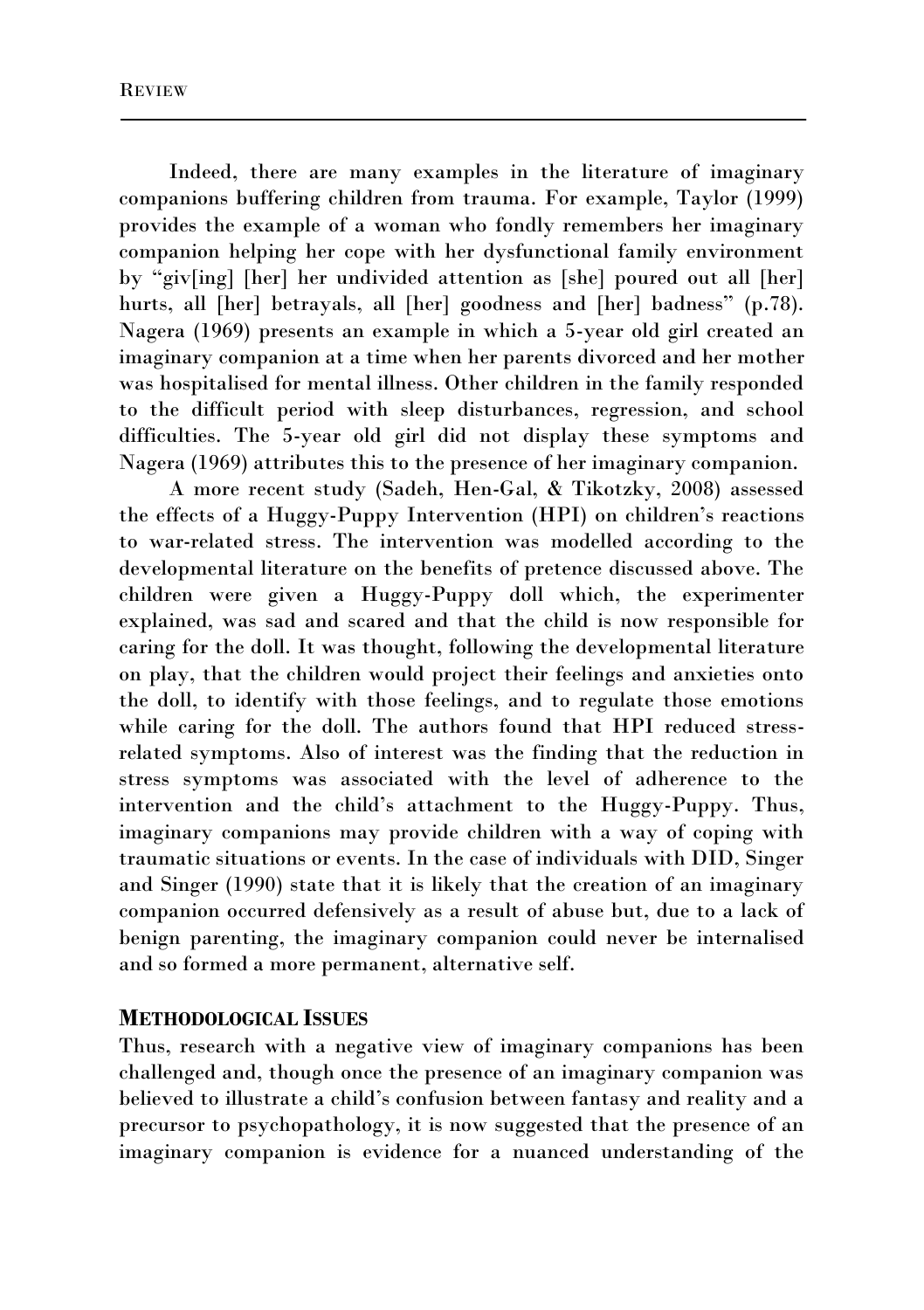distinction between fantasy and reality, and that imaginary companions may be a coping response to trauma and psychopathology. Taylor (1999) suggests that the negative view of imaginary companions arose from certain methodological issues with earlier studies. The fundamental flaw she identifies is that early studies failed to compare the characteristics of the children studied with those of children with imaginary companions. By comparing these groups it is possible to identify problems that may be more common among children with imaginary companions than other children, not simply the problems of children with imaginary companions.

Another problem that helps to explain the negative view of imaginary companions is the method of recruitment in earlier studies. For example, in a study by Ames and Learned (1946), which contended that all children with imaginary companions must have a personality defect, participants were recruited from the Yale Clinic of Child Development and also from the private practice of a mental health professional. When these methodological issues are corrected and when a nonclinical, random sample of children is studied, a different picture of imaginary companions emerges.

#### **POTENTIAL BENEFITS OF HAVING IMAGINARY COMPANIONS**

An unpublished doctoral dissertation by Jennifer Mauro (1991; as cited in Taylor, 1999) represents one of the most comprehensive longitudinal studies on imaginary companions. Children with and without imaginary companions participated in Mauro's study and the results showed more similarities than differences between the two groups. Differences between the groups emerged in shyness and attentional focus and, in contrast to earlier studies, the differences were in favour of participants with imaginary companions with children with imaginary companions being less shy and better able to focus attention. Similar differences in performance in favour of children with imaginary companions have been reported in other socio-cognitive areas such as social competence (Seiffge-Krenke, 1997), theory of mind task performance (Taylor & Carlson, 1997), and language skills (Bouldin, Bavin, & Pratt, 2002).

Researchers have posited a number of potential reasons for the skills that children with imaginary companions are found to possess. Somers and Yawkey (1984) refer to the process of decontextualisation, which they define as "the use of real situations out of their contexts during play" (p.86), when discussing potential processes through which imaginary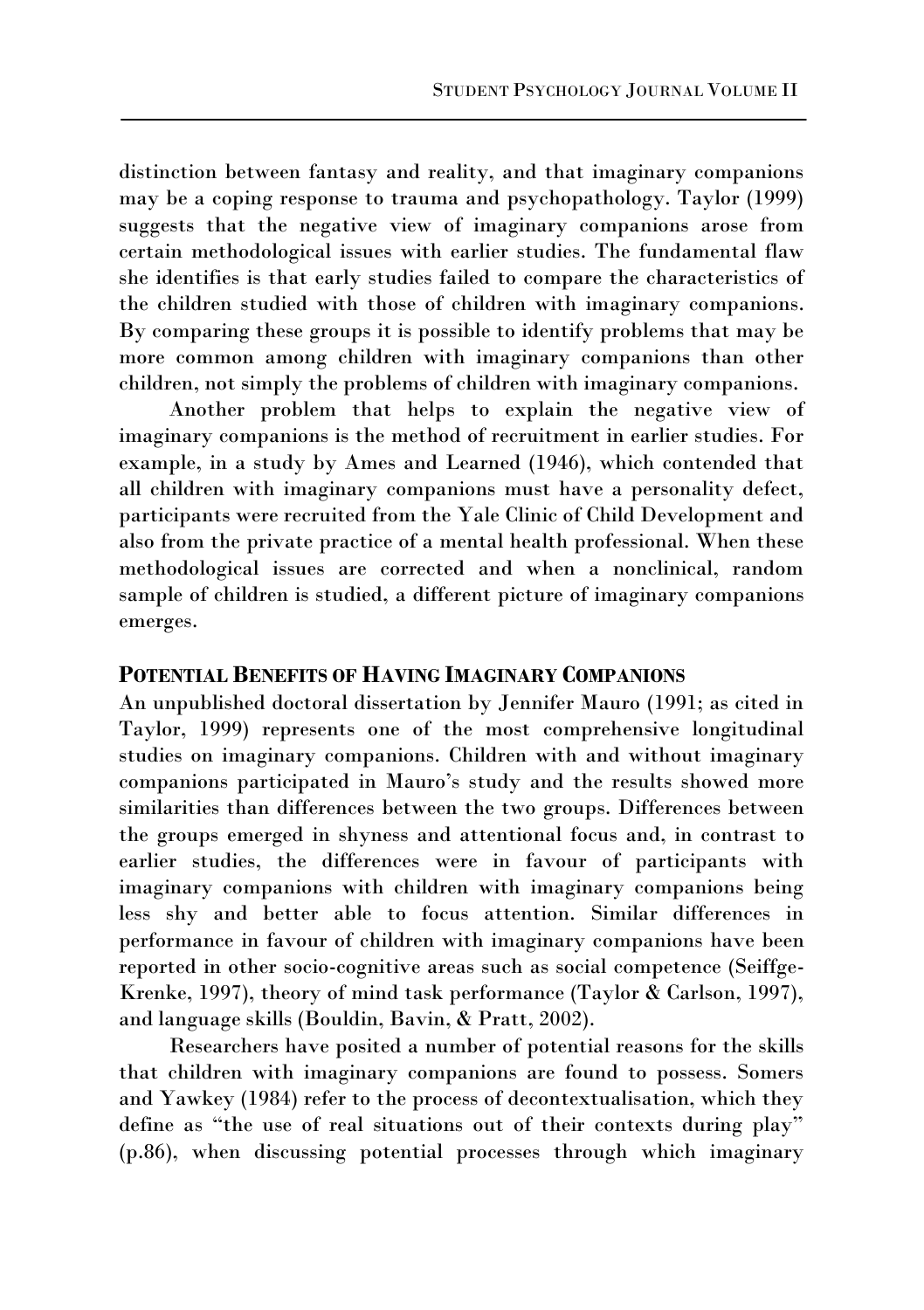companions may facilitate cognitive development. During decontextualisation, children may rehearse events that occurred during the day and this may help them gain an understanding of them (Taylor, 1999). The rehearsal of social interactions may also improve their social skills. The opportunity for the development of social skills, including narrative skills, may also be increased in children with imaginary companions as children may share details about their imaginary companion with interested adults (Gleason, 2004). The high-fantasy characteristic of the play involved with imaginary companions is also thought to allow children to practice and expand creative thought, thus promoting intellectual and creative growth (Somers & Yawkey, 1984).

### **CONCLUSION**

Thus, having an imaginary friend can provide children with many opportunities for development in a wide range of cognitive domains. Imaginary companions can also, as discussed earlier, buffer children from trauma. The early negative views of imaginary companions explored above have been exposed as having little evidence to support them. Thus, it seems that imaginary friends are, indeed, good for children.

However, there are a number of methodological issues that need to be addressed before a satisfying conclusion about imaginary companions can be reached. For example, studies to ascertain whether or not having an imaginary friend leads to improvements in socio-cognitive skills should be longitudinal in nature, taking note of the level of skill exhibited at the beginning of the study as well as throughout. They should include both children with imaginary companions and children without them. The nature of the imaginary companions and the relationship between the imaginary companion and its creator should be examined. It is also important to include the presence of other forms of pretend play in both groups of children. Studies adopting this approach could potentially offer better insights into the question of whether or not imaginary friends are good for children.

#### **REFERENCES**

Ames, L.B. & Learned, J. (1946) Imaginary companions and related phenomena. Journal of Genetic Psychology, 69, 147-167.

Axline, V. (1969) Play Therapy. New York: Ballantine.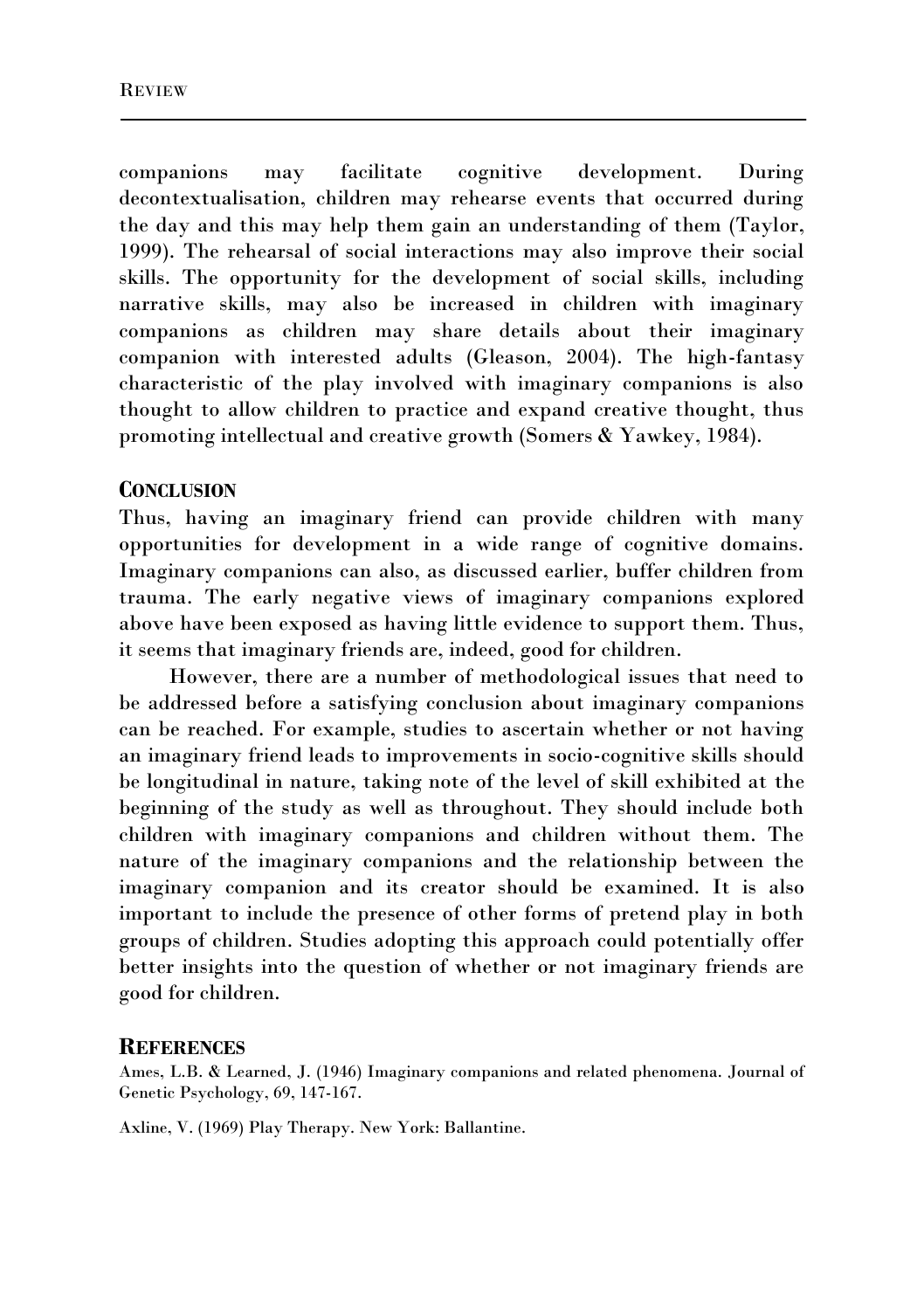Benson, R.M. & Pryor, D.B. (1973) When friends fall out: Developmental interference with the function of some imaginary companions. Journal of the American Psychoanalytic Association, 21, 457-468.

Bouldin, P., Bavin, E.L. & Pratt, C. (2002) An investigation of the verbal abilities of children with imaginary companions. First Language, 22, 249-264.

Bourchier, A. & Davis, A. (2000) The influence of availability and affect on children's pretence. British Journal of Developmental Psychology, 18, 137-156.

DiLalla, L.F. & Watson, M.W. (1988) Differentiation of fantasy and reality: Preschoolers' reactions to interruptions in their play. Developmental Psychology, 24, 286-291.

Flavell, J.H., Flavell, E.R. & Green, F.L. (1987) Young children's knowledge about the apparent-real and pretend-real distinctions. Developmental Psychology, 23, 816-822.

Friedberg, R.D. (1995) Allegorical lives: Children and their imaginary companions. Child Study Journals, 25, 1-21.

Gleason, T.R. (2004) Imaginary companions and peer acceptance. International Journal of Behavioural Development, 28, 204-209.

Gleason, T.R., Sebanc, A.M. & Hartup, W.W. (2000) Imaginary companions of preschool children. Developmental Psychology, 36, 419-428.

Golomb, C. & Galasso, L. (1995) Make believe and reality: Explorations of the imaginary realm. Developmental Psychology, 31, 800-810.

Harris, P. (2000) The Work of the Imagination. Massachusetts: Blackwell.

Hornstein, N.L. & Putnam, F.W. (1992) Clinical phenomenology of child and adolescent dissociative disorders. Journal of the American Academy of Child and Adolescent Psychiatry, 31, 1077-85.

Klein, B.R. (1985) A child's imaginary companion: A transitional self. Clinical Social Work Journal, 13, 272-282.

Knell, S.M. (1998) Cognitive-behavioural Play Therapy. Journal of Clinical Child & Adolescent Psychology, 27, 28-33.

Lillard, A. (1994) Making sense of pretense. In C. Lewis & P. Mitchell (Eds.) Children's Early Understanding of Mind (pp.211-234). New Jersey: Erlbaum.

Nagera, H. (1969) The imaginary companion: Its significance for ego development and conflict resolution. The Psychoanalytic Study of the Child, 24, 89-99.

Norsworthy, W. & Whitley, M.T. (1918) Psychology of Childhood. New York: Macmillan.

Piaget, J. (1968) Six Psychological Studies. New York: Vintage Books.

Pica, M. (1999) The evolution of alter personality states in dissociative identity disorder. Psychotherapy: Theory, Research, Practice, Training, 36 404-415.